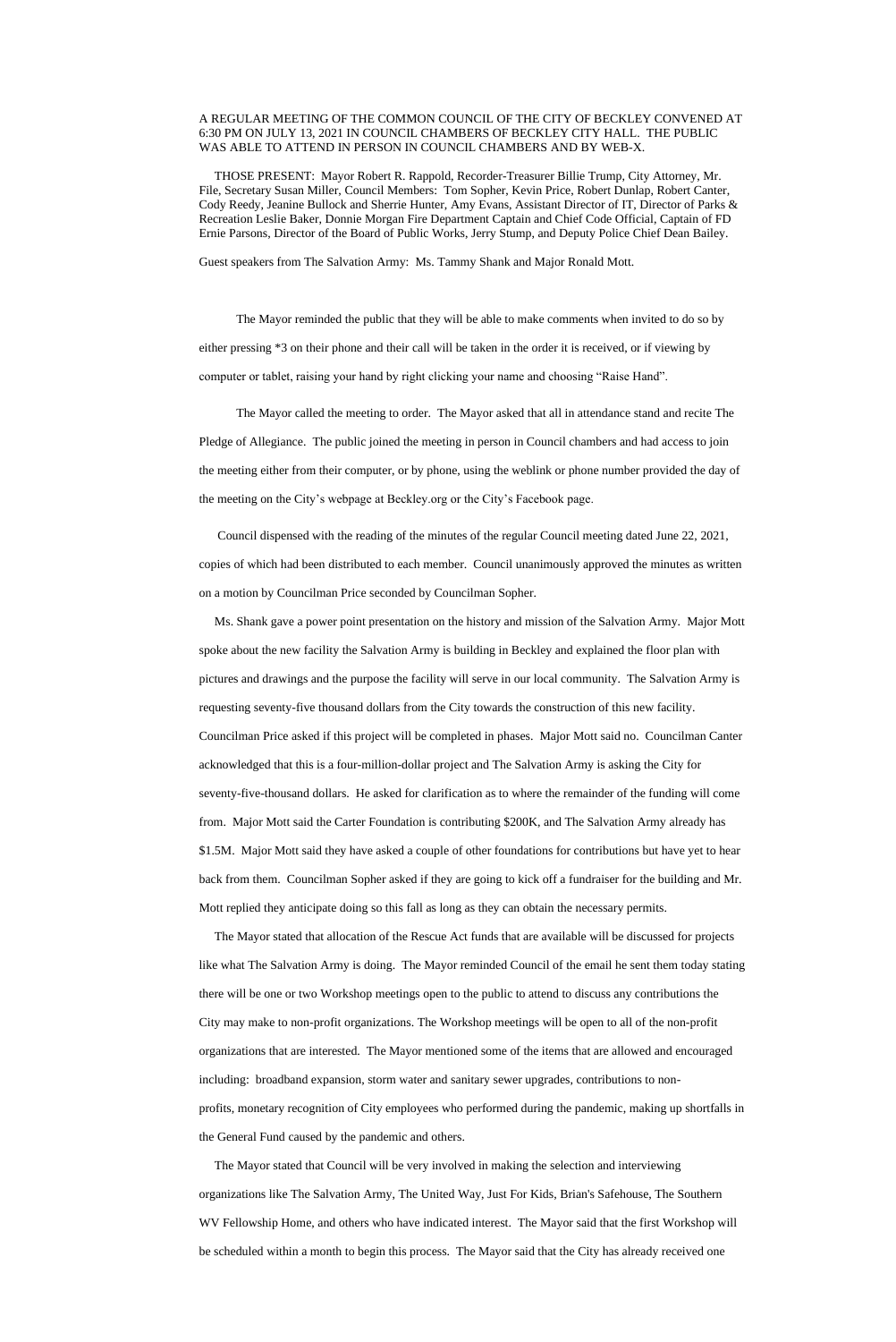allocation of funds and expects to receive another allocation approximately twelve months after the first allocation.

 Next, the Mayor opened bids for the paving and milling of four streets: Myers Avenue, "E" Street, Holiday Drive (Teel Rd – Pikeview Dr.) and Hull Street (Elkins Street – Berry Street). The only bid received was from Southern WV Paving, Inc. in the amount of \$259,750.00. This bid will be turned over to the two Council Members at Large, Councilman Reedy and Councilwoman Hunter, as well as Jerry Stump, Director of Board of Public Works, and Billie Trump, Recorder-Treasurer, for review and possible award at a future meeting. Councilman Sopher asked if the paving would be paid for through Community Block Grant money. The Mayor said this paving would be paid from the General Fund. Councilman Canter asked why the last three paving bids have been from Southern WV Paving. The Mayor said Southern WV Paving is the only paving company in town. This bid is incorporated into these minutes.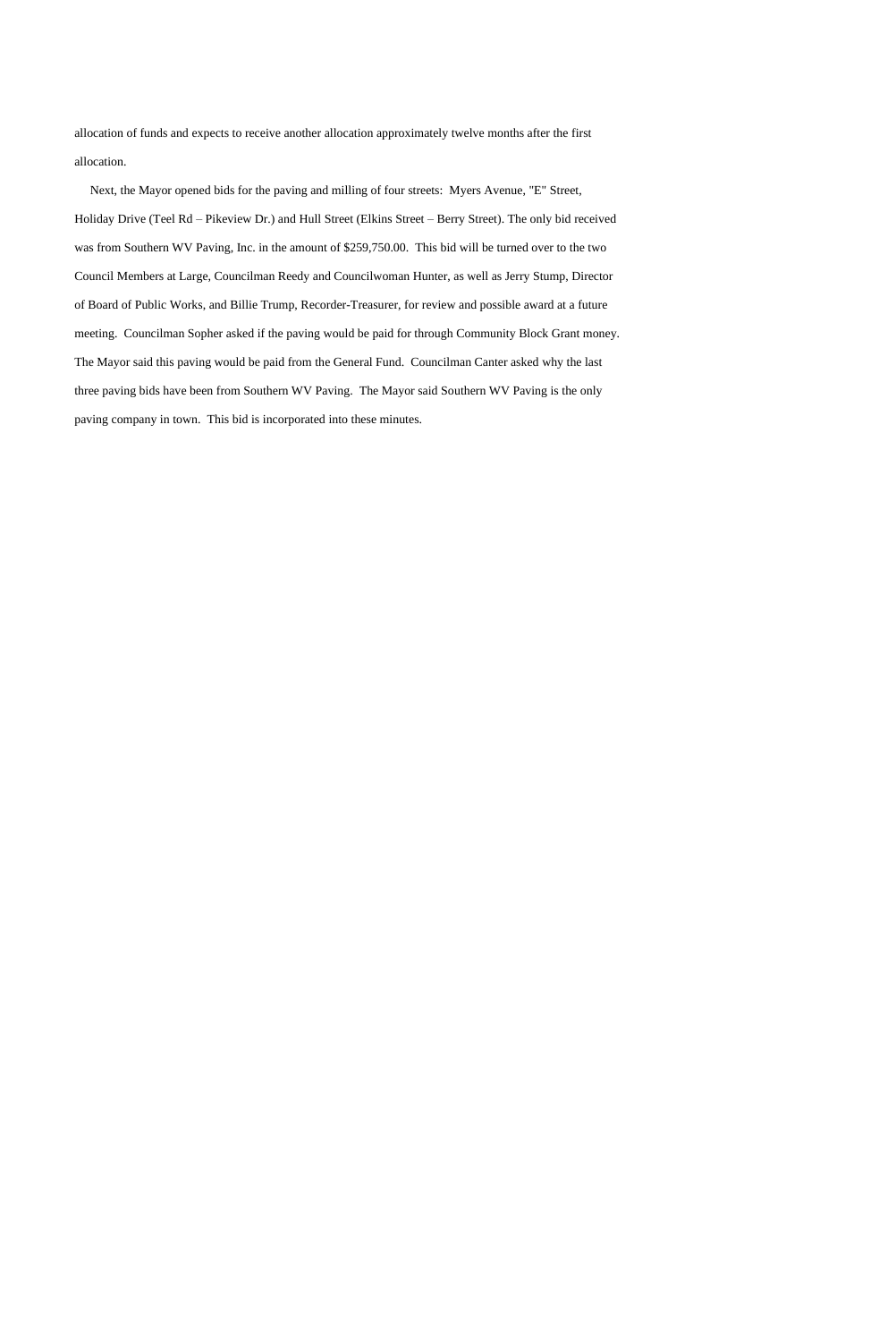Next, the Mayor asked Mr. File to present the first reading of an Ordinance regarding the purchase of the Zen's building and parking lot. This Ordinance was summarized and read by title only by Mr. File, City Attorney. Councilman Dunlap recused himself from participating in the discussion or voting on this Ordinance and requested the minutes reflect that he abstained from participating. He informed Council that he contacted the Ethics Commission and was advised that he may have a conflict of interest. Councilwoman Hunter made the motion to adopt the Ordinance and Councilman Price seconded. The Mayor asked for a vote by show of hands in support of the Ordinance. Councilman Price, Councilwoman Hunter and Councilman Canter raised their hands. The Mayor then asked for a show of hands from those Council members opposing the Ordinance. Councilman Sopher, Councilwoman Bullock and Councilman Reedy raised their hands. The Mayor referred to Mr. File to explain the protocol in the instance of a tie. Mr. File explained that the Mayor would then be required to vote to break the tie. The Mayor voted for the motion to adopt the Ordinance and the motion passed 4-3 with 1 abstention. The Mayor announced that there will be a second reading and public hearing on this Ordinance during the July 27, 2021 Council meeting. This Ordinance is hereby incorporated into these minutes.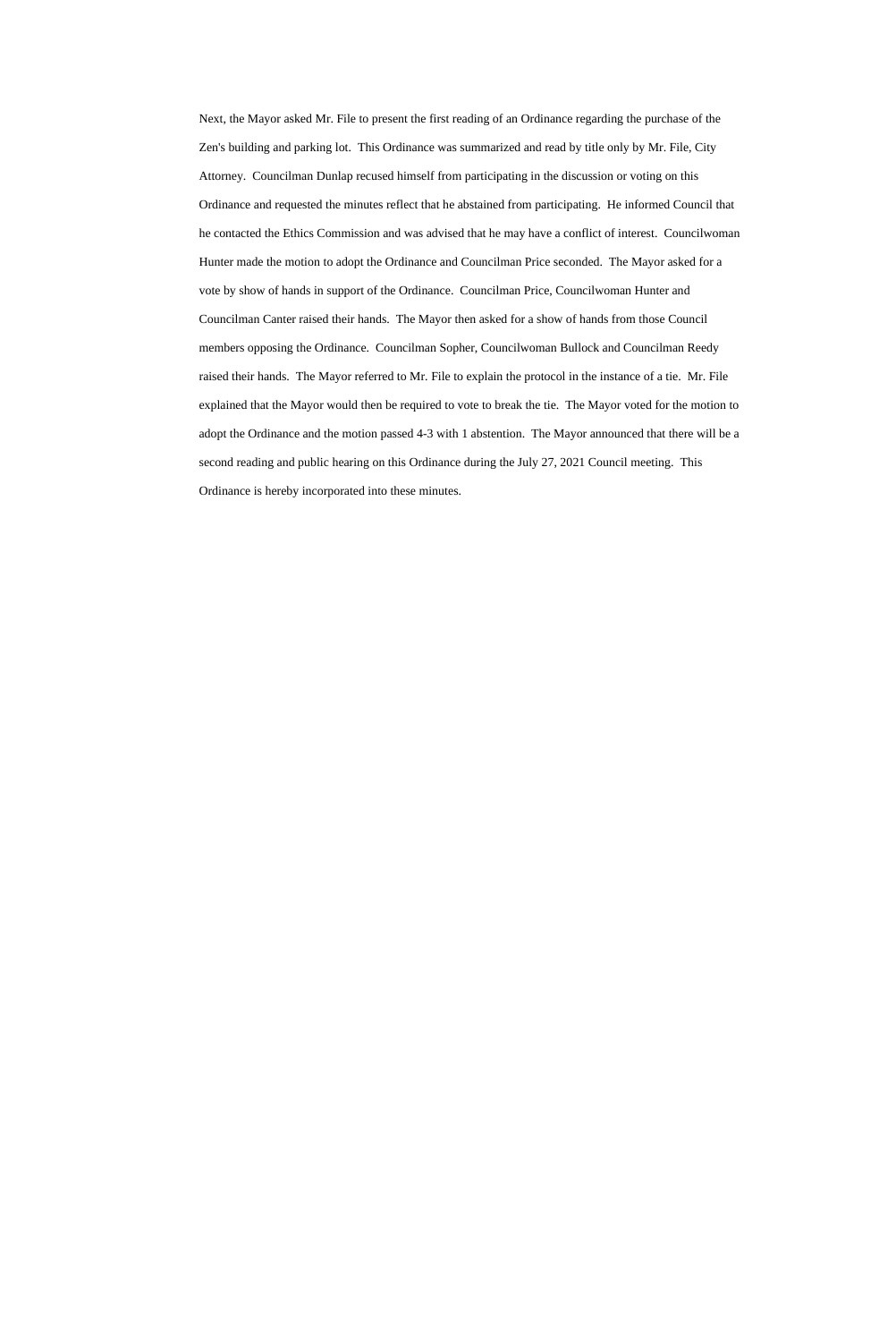Next, the Mayor stated the Beautification Committee met July 7, 2021 and Gail Garcia attended and offered to join the committee. Motion was made by Councilman Price and seconded by Councilman Sopher to appoint Ms. Garcia to the Beautification Committee. Council unanimously approved the motion.

 Recorder-Treasurer Billie Trump explained the revised Coal Severance Budget. He asked if anyone had any questions. No questions were asked. Motion was made by Councilwoman Bullock and seconded by Councilman Reedy to approve the revised Coal Severance Budget. Council unanimously approved the revised Coal Severance Budget and is incorporated into these minutes.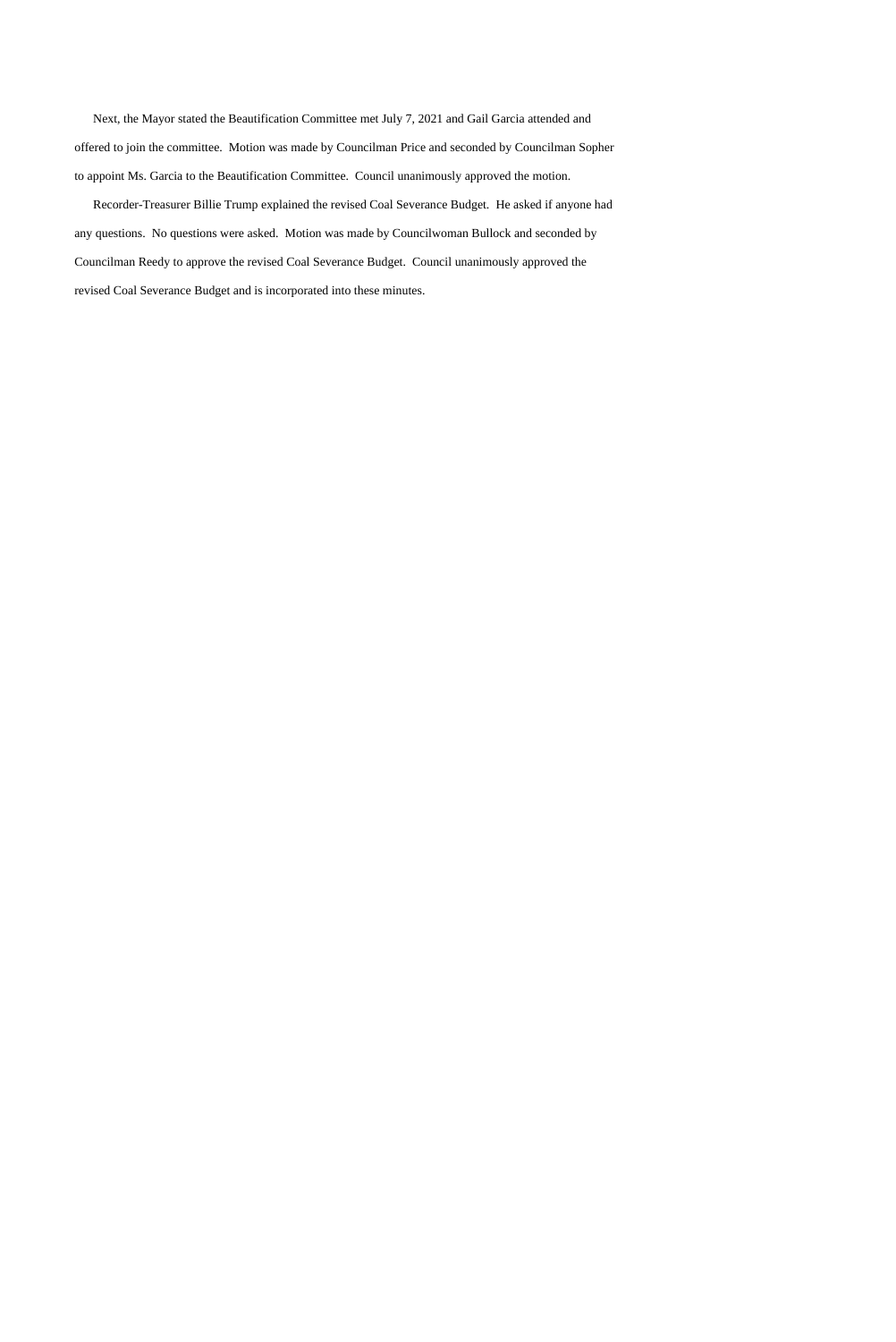Recorder-Treasurer, Billie Trump explained that line item #376 for Gaming Income was added to the City's Fiscal Year 2021-2022 revised budget. No questions were asked. Motion was made by Councilman Sopher to accept the revision and seconded by Councilwoman Hunter. The revised budget was unanimously approved and is incorporated into these minutes.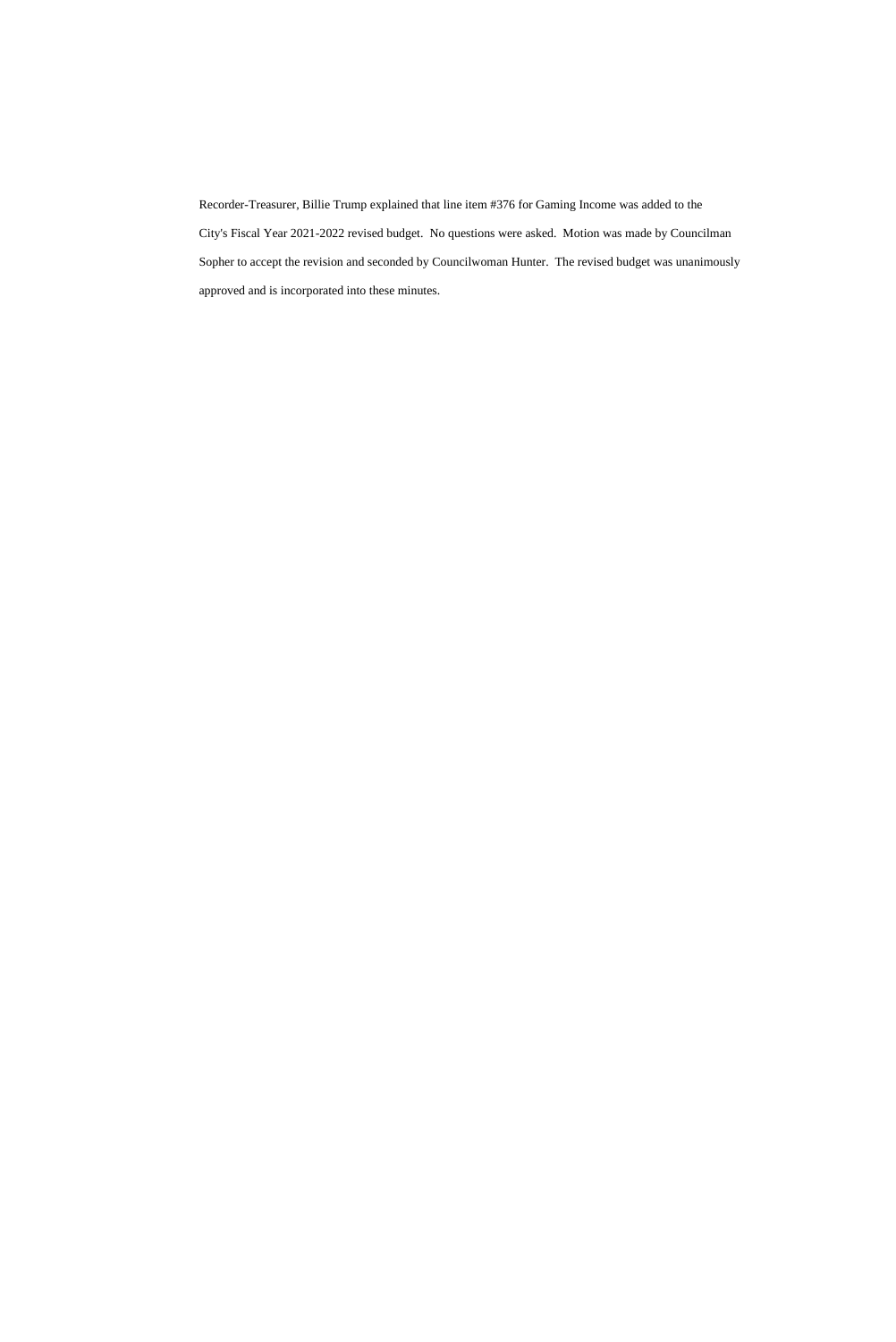For edification of Council, Captain Morgan read the Notice of Renewal and Application for

WVABCA License for Logan's Roadhouse, LLC. This notice and application are

incorporated into these minutes.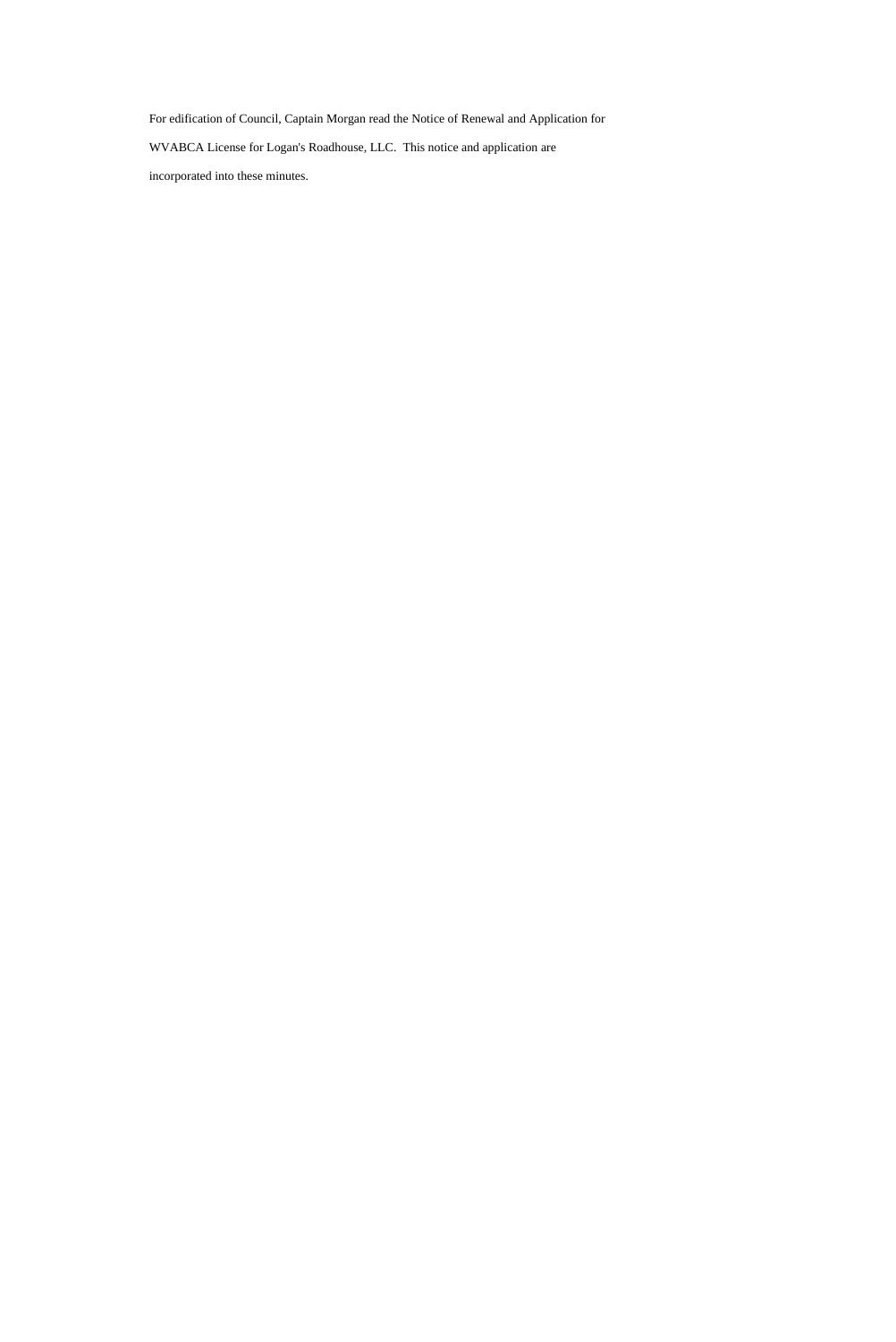The Bid Review Committee recommended the award of bids for playground equipment on Scott Avenue as follows: The vendor Miracle will supply the City with play structures with alternates for \$67,842.00 and benches with alternates for \$4,050.00. The bid from Miracle included five trashcans and the City requested only four. Therefore, the bid may be slightly lower. Councilwoman Hunter made the motion to accept the bid from Miracle and Councilman Price seconded. It was unanimously approved by Council and is incorporated to these minutes.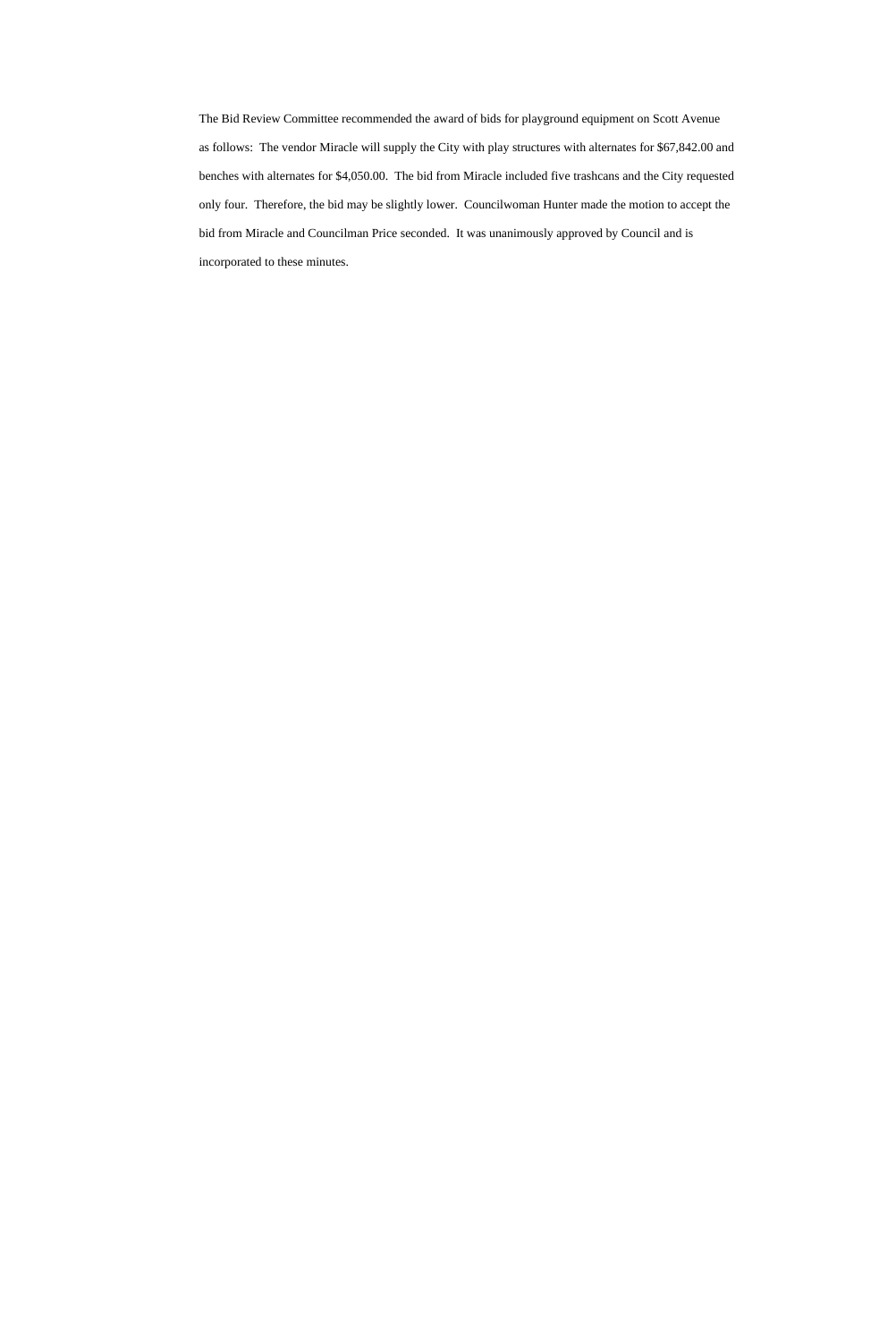The Vendor GameTime will provide the City with basketball equipment with alternates for \$2,685.64 and picnic tables for \$19,258.72. Councilman Canter asked for clarification if the City can purchase various items from the different vendors. The Mayor and Ms. Baker, Parks and Recreation Director, explained it is permitted in this instance. Motion was made by Councilwoman Hunter and seconded by Councilman Reedy to accept the bids from GameTime and Council unanimously approved. The bid is incorporated into these minutes.